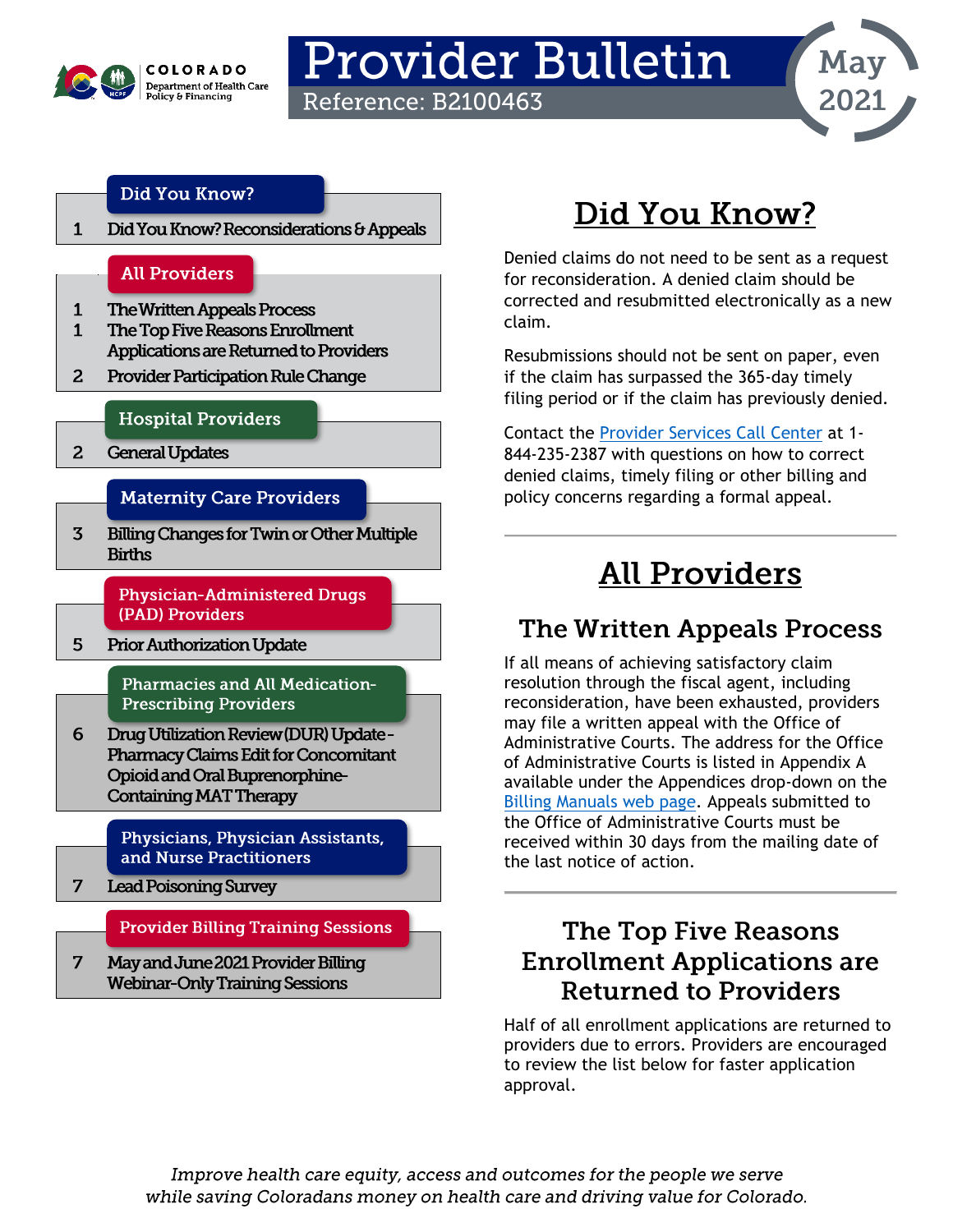- 1. **Missing or Non-Matching License or Certification Attachment** The license attachment is missing, or the effective dates or end dates provided on the application do not match the documents provided as proof of licensure/certification. Note: Legal entity information on the application must match the documents provided as proof of legal entity status.
- 2. **Answer to Supplemental Question #7 (located in the 'Other Information' section) "Do you hold all licenses and certifications as required based on your provider type?"** – Providers are encouraged to carefully read each question prior to answering. All enrolling providers must answer this question regardless of license and certification requirements for the provider enrollment type. If licenses or certifications **are not** required for the provider enrollment type, this question must still be acknowledged.
- 3. **National Plan and Provider Enumeration System (NPPES) Address Mismatch** The address in the National Plan and Provider Enumeration System (NPPES) does not match the service location address on the application.
- 4. **W9 Address Mismatch** The address entered on the W9 attachment is required to match the mail to, pay to, or service location address in the application.
- 5. **Supplemental Questions (located in the 'Other Information' section)** Provider did not complete this section at all.

Visit the [Common Reasons Enrollment Applications Are Returned to Providers web page](https://hcpf.colorado.gov/reasons-for-return) for more information.

### **Provider Participation Rule Change**

Section 8.130 – Provider Participation is being updated in order to provide additional guidance on the expectations of all providers. The [proposed changes](https://hcpf.colorado.gov/sites/hcpf/files/8.130%20Provider%20Participation%20Proposed%20Rule_1.pdf) are linked on the [Provider](https://hcpf.colorado.gov/provider-resources)  Resources [web page.](https://hcpf.colorado.gov/provider-resources)

Contact Sarah Geduldig at [Sarah.Geduldig@state.co.us](mailto:Sarah.Geduldig@state.co.us) with questions and comments. Comments will be open for 30 days.

## **Hospital Providers**

## **General Updates**

#### **All Hospital Providers**

#### **Hospital Stakeholder Engagement Meetings**

Bi-monthly Hospital Engagement meetings will continue to be hosted to discuss current issues regarding payment reform and operational processing. [Sign up to receive the Hospital](https://visitor.r20.constantcontact.com/manage/optin?v=001HfxrbpGNWZ0lZnPp6t3PG2s9XPNl8ZvgFdjsKvSnhIy8z9JmHyp6DeoLJ3saT6x0SeqRR1ub149uoXxe1ok4jTzfMSQ0BN7S5vcLiRO7gdY%3D)  [Stakeholder Engagement Meeting newsletters.](https://visitor.r20.constantcontact.com/manage/optin?v=001HfxrbpGNWZ0lZnPp6t3PG2s9XPNl8ZvgFdjsKvSnhIy8z9JmHyp6DeoLJ3saT6x0SeqRR1ub149uoXxe1ok4jTzfMSQ0BN7S5vcLiRO7gdY%3D)

- The next Rural Hospital Engagement meeting is scheduled for **[Thursday, May 6, 2021,](https://hcpf.colorado.gov/rural-hospital-and-rural-health-clinics)  [from 2:00 p.m. -](https://hcpf.colorado.gov/rural-hospital-and-rural-health-clinics) 4:00 p.m.** and will be hosted virtually.
- The All-Hospital Engagement meeting is scheduled for **Friday, [May 7, 2021, from 9:00](https://hcpf.colorado.gov/hospital-stakeholder-engagement-meetings)  a.m. - [12:00 p.m.](https://hcpf.colorado.gov/hospital-stakeholder-engagement-meetings)** and will be hosted virtually.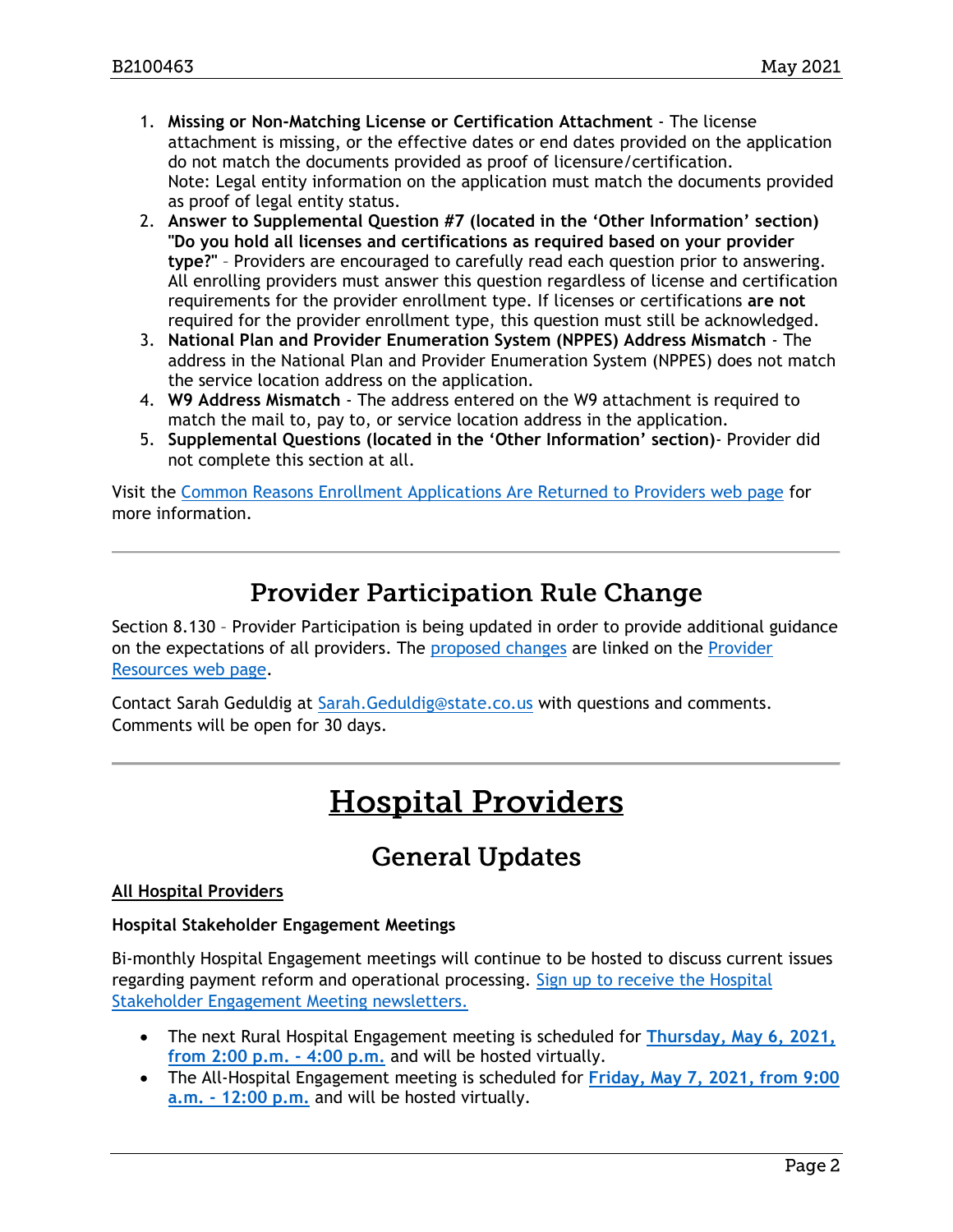Visit the [Hospital Stakeholder Engagement Meetings web](https://hcpf.colorado.gov/hospital-stakeholder-engagement-meetings) page for more details, meeting schedules and past meeting materials. **Calendar Year 2021 meetings have been posted.**

Contact Andrew Abalos at [Andrew.Abalos@state.co.us](mailto:Andrew.Abalos@state.co.us) with any questions or topics to be discussed at future meetings. Advanced notice will provide the Rates team time to bring additional Department personnel to the meetings to address different concerns.

#### **Outpatient Hospital Providers**

**Further Claim Adjustments to July 1, 2020, Rate Updates** 



Several claims were identified relating to the July 1, 2020, outpatient hospital rate updates which were not adjusted in the Department's previous effort. Impacted claims were adjusted during the last three weeks of April. Please note that the claims identified for adjustment exclude those that will need to be adjusted for the Drug Re-Weight update effective as of June 1, 2020. Impacted claims will be targeted for adjustments after the drug re-weight payment

policies can be accommodated.

Contact Andrew Abalos at [Andrew.Abalos@state.co.us](mailto:Andrew.Abalos@state.co.us) with any questions relating to the reprocessing of outpatient hospital claims or the Enhanced Ambulatory Patient Grouper (EAPG) payment methodology.

#### **Rural Health Clinics**

Bi-monthly Rural Health Clinic Engagement meetings will continue to be hosted to discuss current issues regarding payment reform and operational processing.

• The next Rural Health Clinic Engagement meeting is scheduled for **[Thursday, May 6,](https://hcpf.colorado.gov/rural-hospital-and-rural-health-clinics)  [2021, from 12:30 p.m. to 1:30 p.m.](https://hcpf.colorado.gov/rural-hospital-and-rural-health-clinics)** and will be hosted virtually on Zoom.

Visit the [Rural Health Clinic Engagement Meeting](https://hcpf.colorado.gov/rural-hospital-and-rural-health-clinics) web page for more details, meeting schedules and past meeting materials. **Calendar Year 2021 meetings have been posted.**

Contact Erin Johnson at [Erink.Johnson@state.co.us](mailto:Erink.Johnson@state.co.us) with any questions or topics to be discussed at future meetings. Advanced notice will provide the Rates team time to bring additional Department personnel to the meetings to address different concerns.

## **Maternity Care Providers**

### **Billing Changes for Twin or Other Multiple Births**

Effective May 1, 2020, the method of billing for twins or other multiple infant deliveries must be indicated by using modifier 59 and not modifier 22. Billing guidelines for multiple deliveries remain the same, as noted on the [Obstetrical Care Billing Manual web page.](https://hcpf.colorado.gov/OB-manual) These guidelines include the requirement and continued use of Modifier XU, associated with National Correct Coding Initiative (NCCI) edits.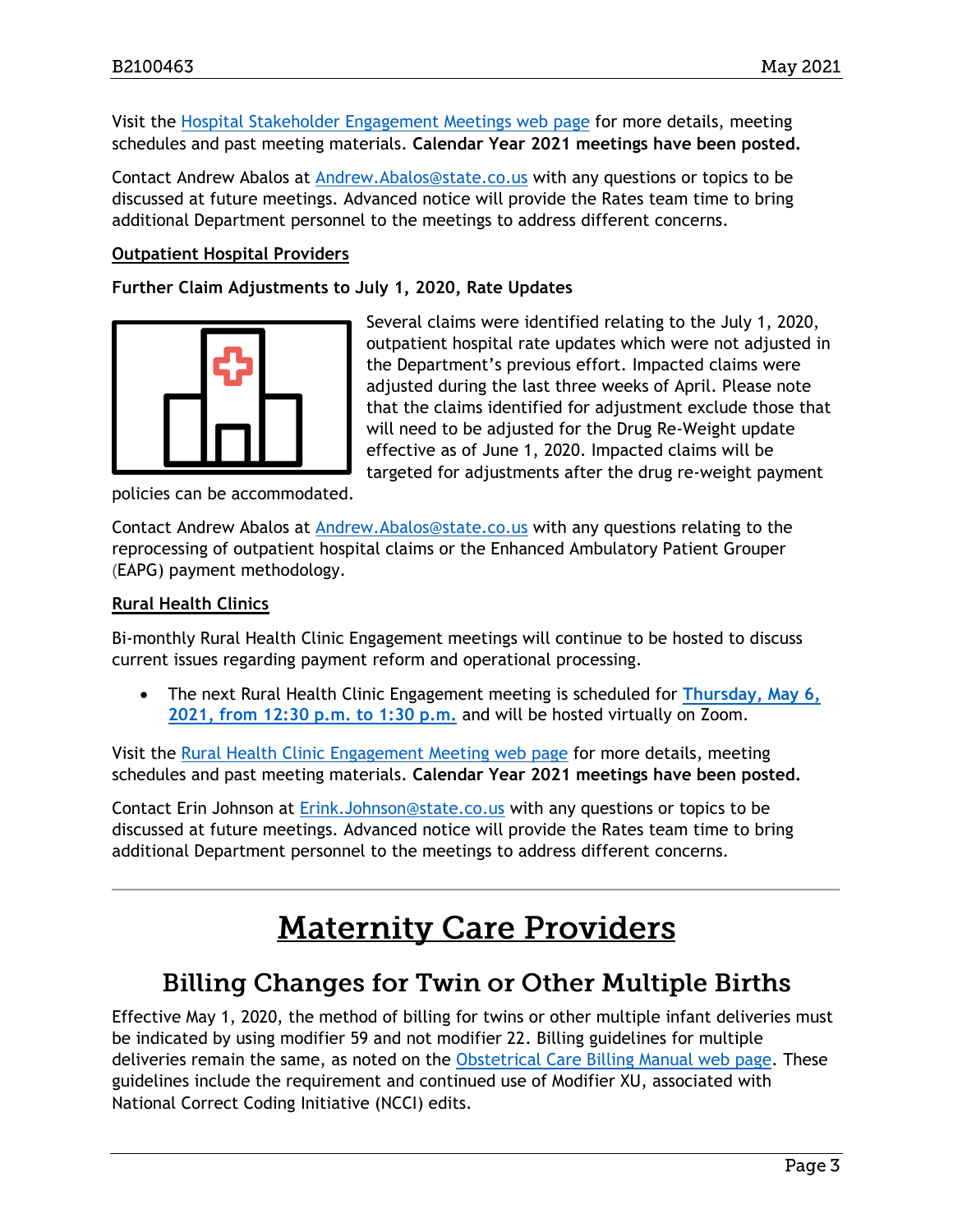Below are the revised billing guidelines for twins (or multiple infant) deliveries, as found on the [Obstetrical Care Billing Manual web](https://hcpf.colorado.gov/OB-manual) page.

#### **Billing for Multiple Infants**

To avoid claim denials and National Correct Coding Initiative (NCCI) edits on claims involving the delivery of multiple infants, additional information is required.

**For Cesarean Deliveries:** Bill only one CPT code and only one (1) unit for the complete cesarean delivery, regardless of the number of babies delivered. Whether reporting for a global delivery (59510 or 59618), delivery only (59514 or 59620), or delivery including postpartum care (59515 or 59622) only one cesarean procedure (with one incision) is being performed. Use the most accurate/complete procedure code which describes the antenatal care, delivery history, current delivery type, and any postnatal care provided for the current pregnancy.

**For Vaginal Deliveries:** Bill multiple infants using the guidelines outlined below:

For the first infant (Baby A), use the most accurate and complete vaginal delivery diagnostic and procedure code. Choose the procedure code which best describes all services provided and considers delivery history, current delivery type, prenatal care and postnatal care. Bill one unit of service for Baby A.



For the additional infant (Baby B), bill this infant on a separate line

using one of the following delivery-only codes: 59409 or 59612. Choose the code associated with the delivery history and delivery type you used for Baby A.

Include modifier 59 in the first position for Baby B. Use the delivery date as the date of service.

**For Vaginal Deliveries followed by a Cesarean Delivery:**

**For a Vaginal Delivery of the first infant (Baby A):** Use either code 59409 or 59612 "vaginal delivery only" for Baby A. Include modifier 59 in the first position for Baby A. Bill only one (1) unit of service.

**For Cesarean Delivery of the second infant (Baby B):** Use the most accurate/complete global cesarean procedure code that describes the antenatal and/or postnatal care or delivery only care provided for the current pregnancy. Use one of the following codes for Baby B: global delivery (59510 or 59618), delivery only (59514 or 59620), or delivery including post-partum care (59515 or 59622). Choose the Cesarean code associated with the same delivery history you used for Baby A: (59510 or 59515 with 59409) OR (59618, 59620 or 59622 with 59612). Bill one (1) unit of service for Baby B. Each infant should be listed on a separate line. Use the delivery date as the date of service.

**NCCI Edit Requirements:** A second modifier XU is required for NCCI edits when the following code combinations are billed: 59410 with 59409, 59610 with 59612 or 59614 with 59612.

NCCI edits do not allow procedure code 59514 to be combined or billed with codes 59400, 59409 or 50410.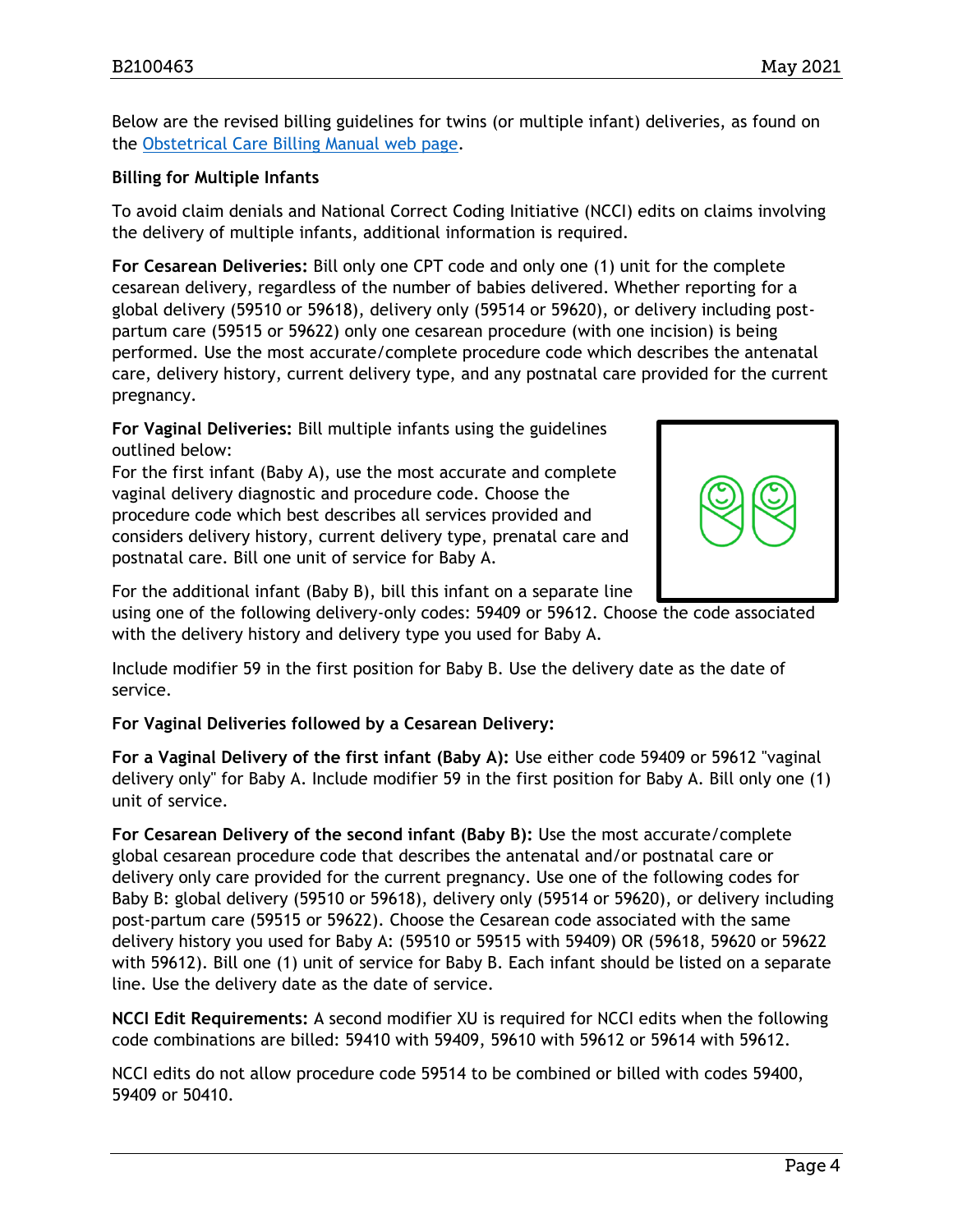# Physician-Administered Drugs (PAD) Providers

## **Prior Authorization Update**

A select number of physician-administered drugs (PADs) will be subject to prior authorization (PA) requirements no earlier than July 1, 2021.

After implementation, providers should ensure that any Health First Colorado member due to receive any of the following PADs have an approved PA on file prior to administration.

| <b>Drug Class</b>                | <b>HCPCS</b> | <b>Drug Name</b>        |  |
|----------------------------------|--------------|-------------------------|--|
| Bone Resorption Inhibitor Agents | J0897        | Prolia                  |  |
|                                  |              | Xgeva                   |  |
|                                  | J1459        | Privigen                |  |
|                                  | J1556        | Bivigam                 |  |
|                                  | J1557        | Gammaplex               |  |
|                                  |              | Gammaked                |  |
|                                  | J1561        | Gamunex                 |  |
| Immune Globulin Agents           |              | Gamunex-C               |  |
|                                  | J1566        | Gammagard S/D           |  |
|                                  | J1568        | Octagam 5%, 10%         |  |
|                                  | J1569        | <b>Gammagard Liquid</b> |  |
|                                  | J1572        | Flebogamma DIF          |  |
|                                  | J1599        | Asceniv                 |  |
|                                  |              | Panzyga                 |  |
|                                  | J0517        | Fasenra                 |  |
|                                  | J1300        | Soliris                 |  |
| Monoclonal Antibody Agents       | J1745        | Remicade                |  |
|                                  | J2182        | <b>Nucala</b>           |  |
|                                  | J2357        | Xolair                  |  |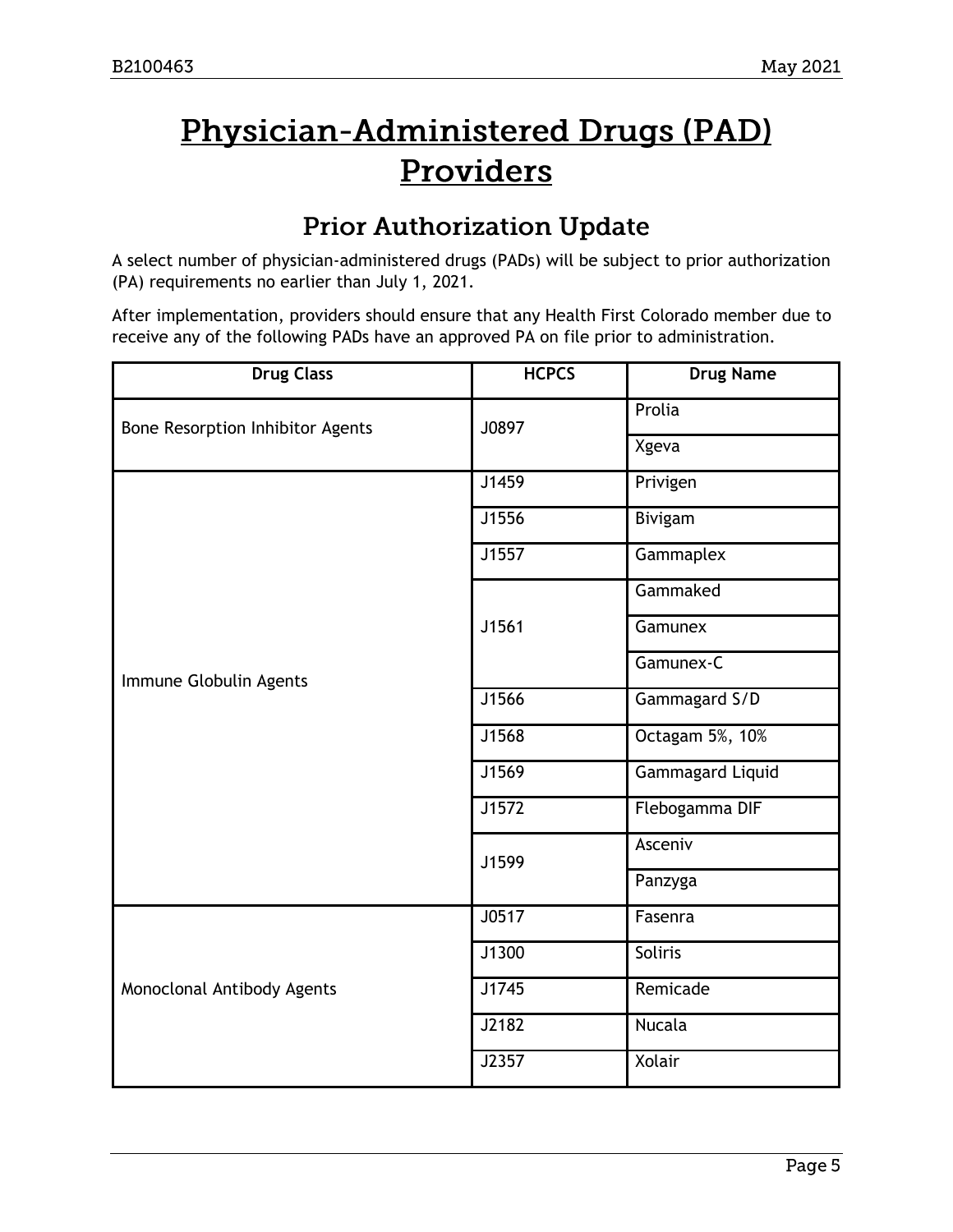| <b>Drug Class</b>         | <b>HCPCS</b> | <b>Drug Name</b> |
|---------------------------|--------------|------------------|
|                           | J2786        | Cingair          |
|                           | J3380        | Entyvio          |
| Multiple Sclerosis Agents | J2323        | Tysabri          |
|                           | J2350        | Ocrevus          |
|                           | J0585        | Botox            |
| Neuromuscular Agents      | J0586        | <b>Dysport</b>   |
|                           | J0587        | Myobloc          |
|                           | J0588        | Xeomin           |

All PAD PA procedures and clinical criteria can be found on [Appendix Y: Physician](https://hcpf.colorado.gov/billing-manuals#appendices)  [Administered Drug Medical Benefit Prior Authorization Procedures and Criteria.](https://hcpf.colorado.gov/billing-manuals#appendices)

Keystone Peer Review Organization (Kepro) will offer various training sessions to providers within the coming months. Additional information will be sent via email, newsletters, monthly provider bulletins and posted to the [ColoradoPAR: Health First Colorado Prior Authorization](https://www.colorado.gov/hcpf/par)  [Request Program](https://www.colorado.gov/hcpf/par) and [Physician Administered Drug Provider Resources](https://www.colorado.gov/pacific/hcpf/physician-administered-drugs) web pages.

All other PAD questions can be directed to **HCPF\_PAD@state.co.us.** 

## **Pharmacies and All Medication-Prescribing** Providers

## Drug Utilization Review (DUR) Update - Pharmacy **Claims Edit for Concomitant Opioid and Oral Buprenorphine-Containing MAT Therapy**

Effective June 1, 2021, pharmacy claims for opioid medications will require entry of National Council for Prescription Drug Programs (NCPDP) Drug Utilization Review (DUR) rejection codes at point of sale when submitted for members currently receiving an oral buprenorphinecontaining product indicated for treatment of opioid use disorder. Based on the type of pharmacist intervention that occurs upon clinical evaluation of the medication combination, entry of the following NCPDP DUR codes will be accepted to override the rejected claim:

- **Reason for Service Code:** DD Drug Interaction
- **Professional Service Code:** MA Medication Administered, M0 Prescriber Consulted, P0 – Patient Consulted, or R0 – Pharmacist Consulted Other Source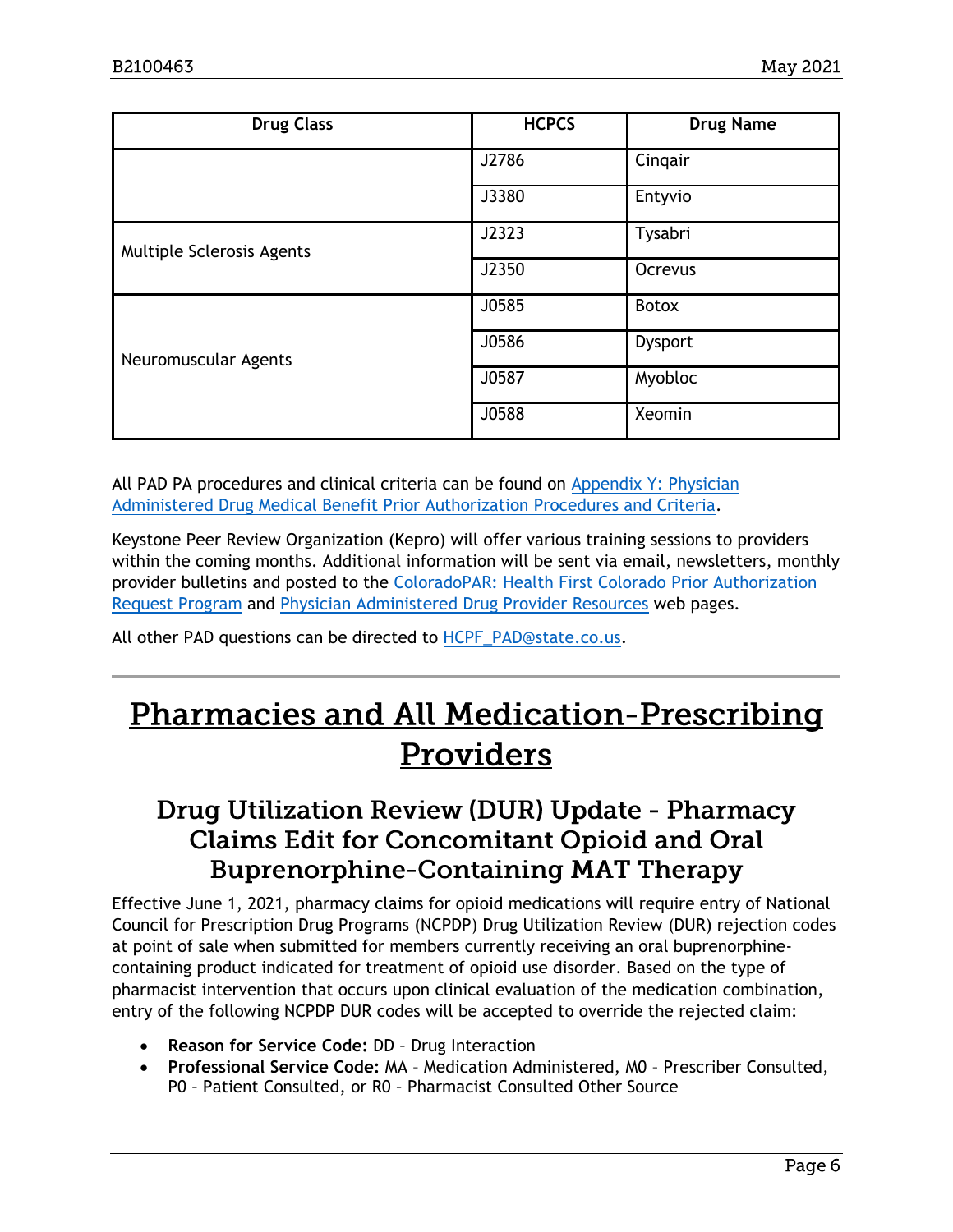• **Result of Service Code:** 1A – Filled as is, false positive, 1B – Filled prescription as is, 1C – Filled with different dose, 1D – Filled with different directions, 1F – Filled with different quantity, or 1G – Filled Rx with Prescriber Approval.

Providers may contact the Magellan Rx Management Pharmacy Call Center at 1-800-424-5725 for questions or assistance with pharmacy claims processing.

# **Physicians, Physician Assistants, and Nurse Practitioners**

## **Lead Poisoning Survey**



The Childhood Lead Poisoning Prevention Program, a program administered by the Colorado Department of Public Health and Environment (CDPHE), is conducting a brief survey of health care providers in Colorado.

Physicians, physician assistants, and nurse practitioners who primarily oversee childhood health screenings or visits are invited to participate in the survey to help improve public health.

The survey includes questions about provider experiences to help identify barriers to screening children for blood lead poisoning and **should take about 5-6 minutes to complete.**

**The first 20 qualified respondents will receive a \$200 Visa gift card.**

**All responses to the survey will be kept strictly confidential and will not be associated with individual participants.** CDPHE will follow-up and share the results of the survey upon request.

The survey link can be found below and will be open for responses until June 7, 2021. Questions about the survey can be directed to [Brandon@SE2Communications.com.](mailto:Brandon@SE2Communications.com)

[START THE SURVEY](https://www.surveymonkey.com/r/FWXYSPW)

# **Provider Billing Training Sessions**

## May and June 2021 Provider Billing Webinar-Only **Training Sessions**

Providers are invited to participate in training sessions for an overview of Health First Colorado billing instructions and procedures. The current and following months' workshop calendars are shown below.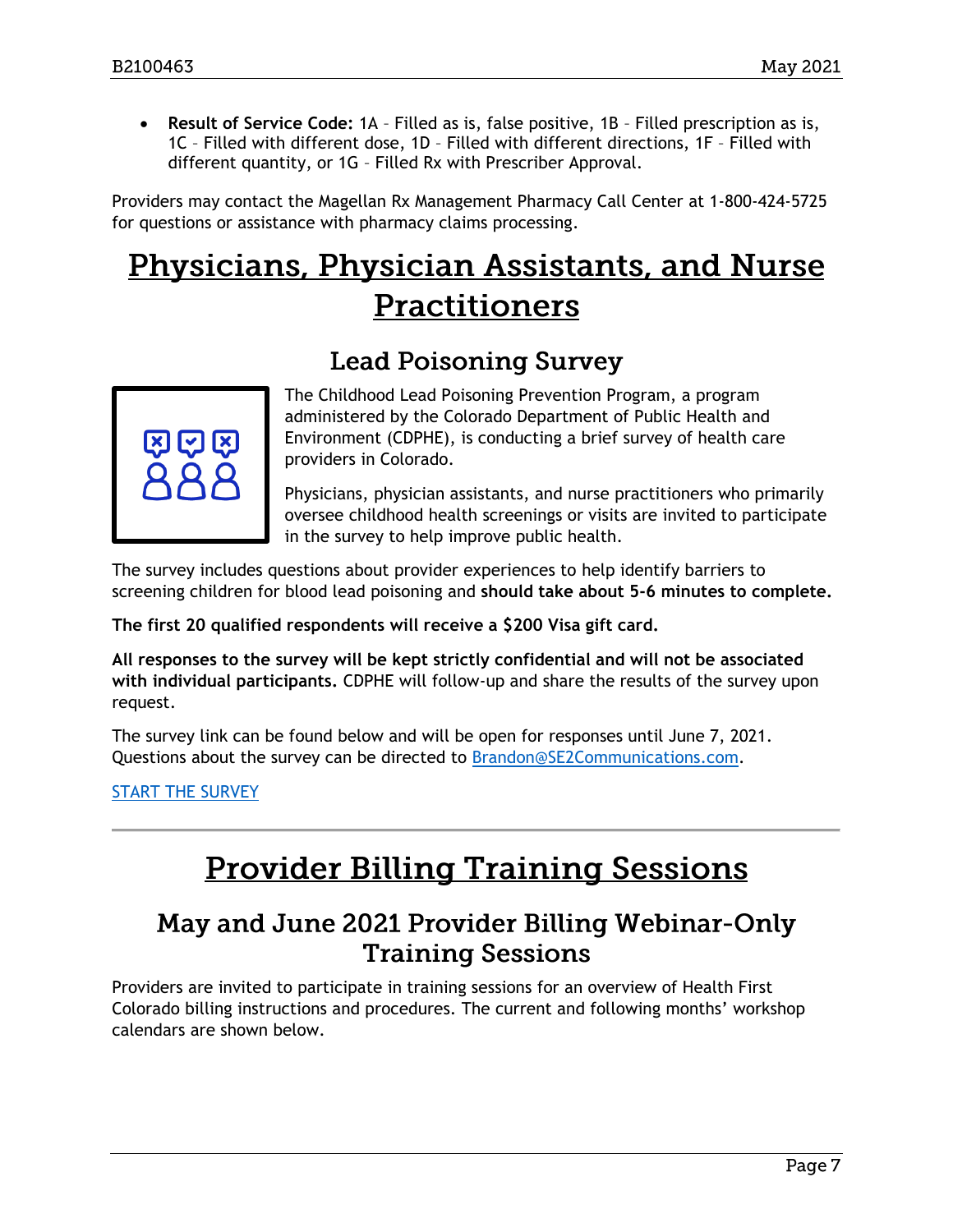#### **Who Should Attend?**

Staff who submit claims, are new to billing Health First Colorado services, or need a billing refresher course should consider attending one or more of the following provider training sessions.

The institutional claims (UB-04) and professional claims (CMS 1500) training sessions provide high-level overviews of claim submission, prior authorizations, navigating the Department's [website,](https://www.colorado.gov/hcpf/) using the [Provider Web Portal,](https://colorado-hcp-portal.xco.dcs-usps.com/hcp/provider/Home/tabid/135/Default.aspx) and more. For a preview of the training materials used in these sessions, refer to the Beginner Billing Training: Professional Claims (CMS 1500) and Beginner Billing Training: Institutional Claims (UB-04) available on the [Provider Training](https://www.colorado.gov/pacific/hcpf/provider-training)  [web page](https://www.colorado.gov/pacific/hcpf/provider-training) under the Billing Training – Resources drop-down section.

For more training materials on navigating the Provider Web Portal, refer to the Provider Web Portal Quick Guides available on the [Quick Guides web page.](https://www.colorado.gov/hcpf/interchange-resources)

**Note:** Trainings may end prior to 11:30 a.m. MT. Time has been allotted for questions at the end of each session.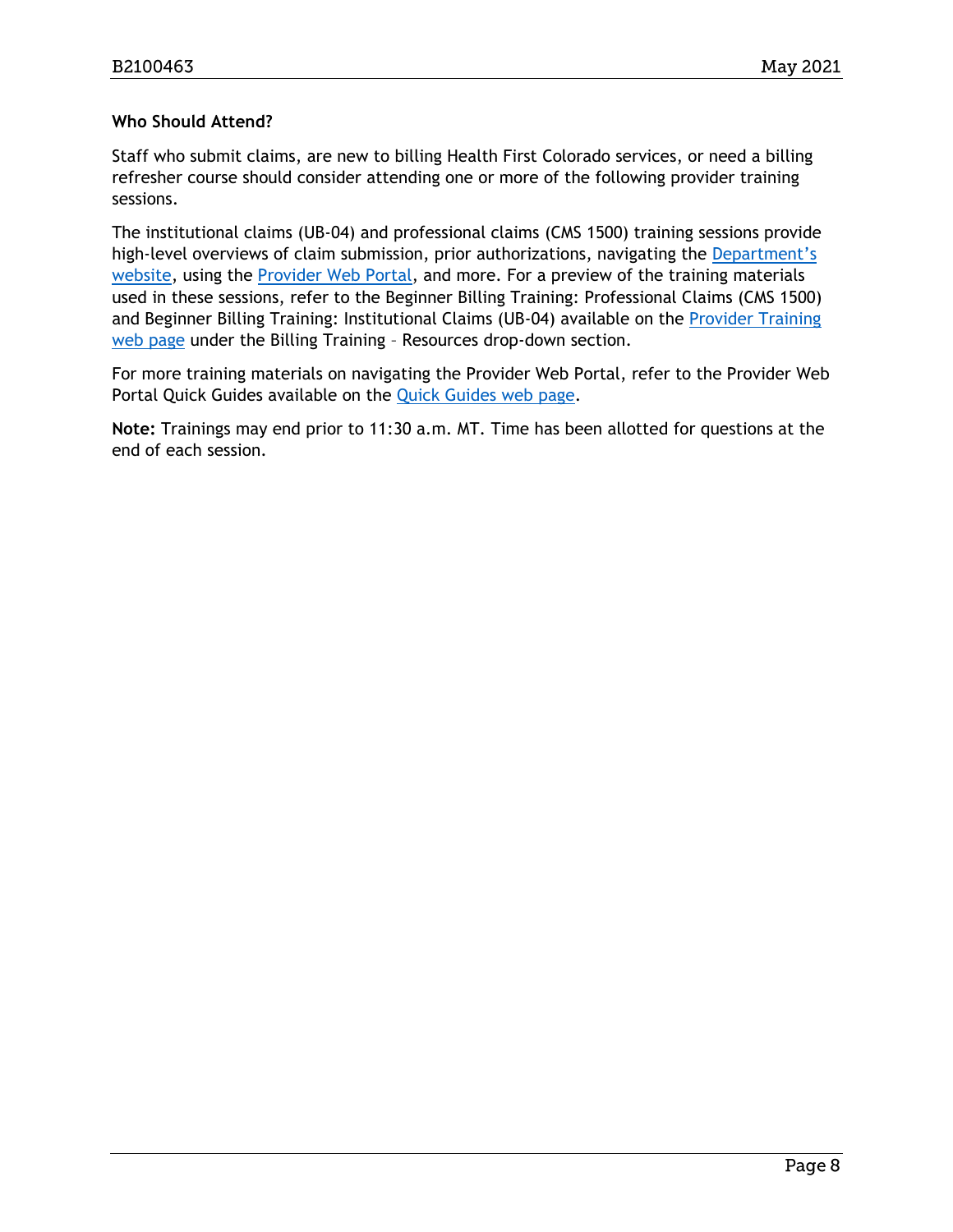| Sunday          | Monday          | Tuesday         | Wednesday       | Thursday                            | Friday          | Saturday        |
|-----------------|-----------------|-----------------|-----------------|-------------------------------------|-----------------|-----------------|
|                 |                 |                 |                 |                                     |                 | $\mathbf{1}$    |
|                 |                 |                 |                 |                                     |                 |                 |
| $\overline{2}$  | $\overline{3}$  | $\overline{4}$  | $\overline{5}$  | 6                                   | $\overline{7}$  | 8               |
| $\overline{9}$  | 10              | $\overline{11}$ | $\overline{12}$ | $\overline{13}$                     | $\overline{14}$ | $\overline{15}$ |
|                 |                 |                 |                 | <b>Beginner</b>                     |                 |                 |
|                 |                 |                 |                 | <b>Billing</b><br><b>Training:</b>  |                 |                 |
|                 |                 |                 |                 | Professional                        |                 |                 |
|                 |                 |                 |                 | <b>Claims (CMS</b><br><u>1500)</u>  |                 |                 |
|                 |                 |                 |                 | $9:00 a.m. -$                       |                 |                 |
|                 |                 |                 |                 | 11:30 a.m.<br><b>MT</b>             |                 |                 |
|                 |                 |                 |                 |                                     |                 |                 |
| $\overline{16}$ | $\overline{17}$ | $\overline{18}$ | 19              | $\overline{20}$                     | $\overline{21}$ | $\overline{22}$ |
|                 |                 |                 |                 | <b>Beginner</b><br><b>Billing</b>   |                 |                 |
|                 |                 |                 |                 | <b>Training:</b>                    |                 |                 |
|                 |                 |                 |                 | Institutional<br><b>Claims (UB-</b> |                 |                 |
|                 |                 |                 |                 | (04)                                |                 |                 |
|                 |                 |                 |                 | 9:00 a.m. -                         |                 |                 |
|                 |                 |                 |                 | 11:30 a.m.<br>M <sub>T</sub>        |                 |                 |
| 23/30           | $\frac{24}{31}$ | $\overline{25}$ | $\overline{26}$ | $\overline{27}$                     | $\overline{28}$ | $\overline{29}$ |
|                 | <b>Memorial</b> |                 |                 |                                     |                 |                 |
|                 | <b>Day</b>      |                 |                 |                                     |                 |                 |
|                 |                 |                 |                 |                                     |                 |                 |

### **May 2021**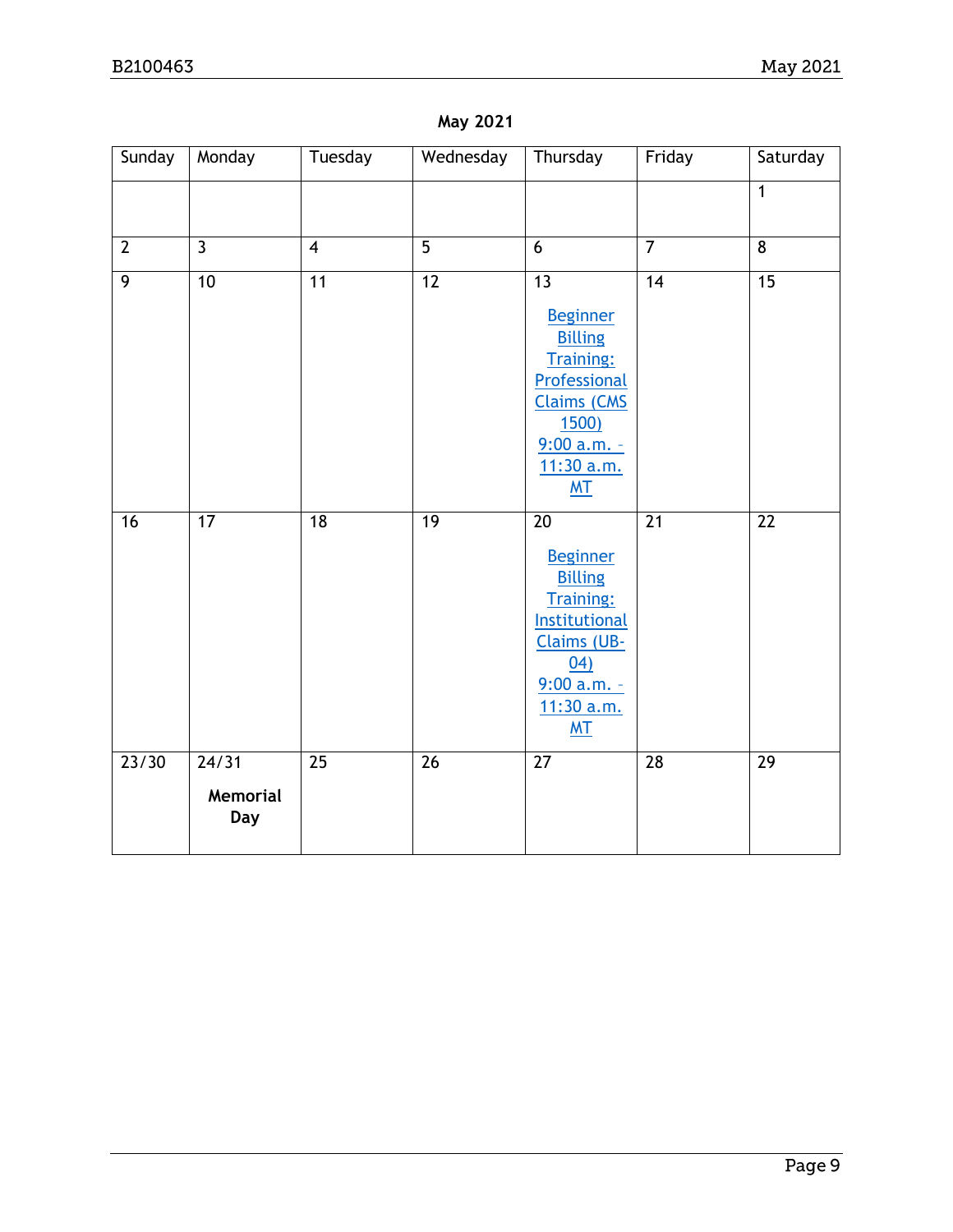### **June 2021**

| Sunday          | Monday          | Tuesday         | Wednesday       | Thursday                                                                                                                                                                       | Friday          | Saturday        |
|-----------------|-----------------|-----------------|-----------------|--------------------------------------------------------------------------------------------------------------------------------------------------------------------------------|-----------------|-----------------|
|                 |                 | $\overline{1}$  | $\overline{2}$  | $\overline{3}$                                                                                                                                                                 | $\overline{4}$  | $\overline{5}$  |
| 6               | $\overline{7}$  | $\overline{8}$  | $\overline{9}$  | $\overline{10}$<br><b>Beginner</b><br><b>Billing</b><br><b>Training:</b><br>Professional<br><b>Claims (CMS</b><br><b>1500</b><br>$9:00 a.m. -$<br>11:30 a.m.<br>M <sub>T</sub> | $\overline{11}$ | $\overline{12}$ |
| 13              | 14              | 15              | 16              | 17                                                                                                                                                                             | 18              | 19              |
| $\overline{20}$ | $\overline{21}$ | $\overline{22}$ | $\overline{23}$ | $\overline{24}$<br><b>Beginner</b><br><b>Billing</b><br><b>Training:</b><br>Institutional<br>Claims (UB-<br>(04)<br>$9:00 a.m. -$<br>11:30 a.m.<br>MT                          | $\overline{25}$ | $\overline{26}$ |
| 27              | 28              | 29              | 30              |                                                                                                                                                                                |                 |                 |